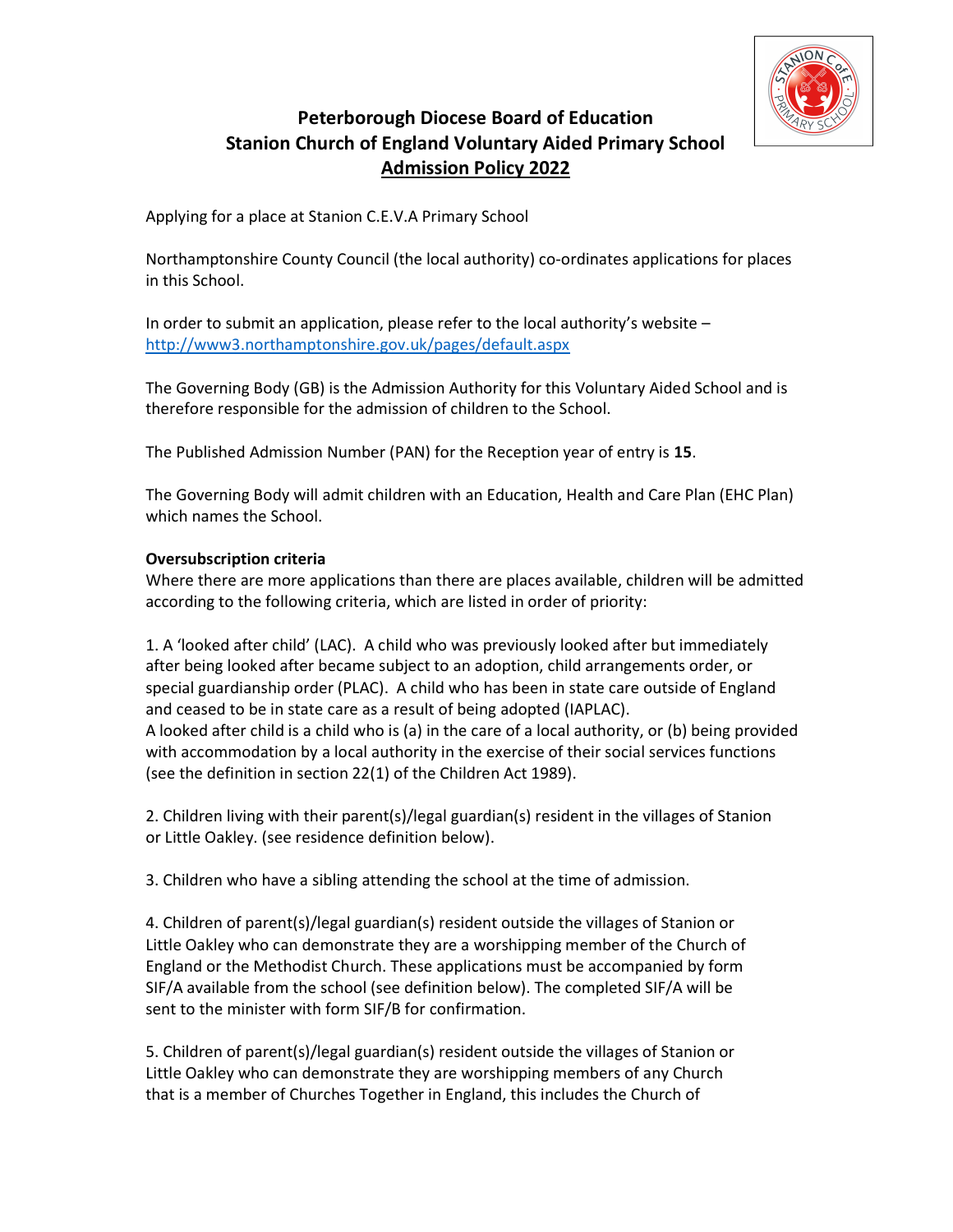England. These applications must be accompanied by form SIF/A available from the school. The completed SIF/A form will be sent to the minister with form SIF/B for confirmation.

6. Children of parent(s)/legal guardian(s) of other faiths, or none, who wish their child to be educated in a church school and Christian environment.

### **Tiebreaker**

If the admission number is exceeded within any criterion, priority will be given to those who live closest to the School. (As to how this distance is measured – see "Distance Measurements" below).

### Village Boundaries

Maps are held in school to show the areas covered in the villages of Stanion and Little Oakley or by visiting the website, www.churchnearyou.com.

### Notes and Definitions

Children in Care i.e. Looked After Children (LAC) and Previously Looked After Children

Looked after children are children who are (a) in the care of a local authority, or (b) being provided with accommodation by a local authority in the exercise of their social services functions (see the definition in Section 22 (1) of the Children Act 1989) at the time of application to a school.

Previously looked after children are children who were looked after, but ceased to be so because they were adopted (or became subject to a child arrangements order or special guardianship order).

#### Distance Measurements

Distances are measured on a straight line basis from the address point of the child's home to the address point of the School, using a geographical information system. Each address has a unique address point established by the most valuable elements from the National Land and Property Gazeteer (NPLG), Ordnance Survey Master Map, Royal Mail Postal Address File and The Valuation Office Agency. The address point for a property does not change.

In the case where there are multiple applications from the same shared dwelling (e.g. Flats) or where there are two homes where the distance from the address point of the home to the address point of the school (using the system referred to above) is identical, random allocation, supervised by a suitable independent person, will be used to decide the priority in which applicants are selected in the event of a tiebreaker.

#### Definition of child's home address/residence

The child's home address means the permanent residence of the child at the time of application. Parents/carers may be asked to provide proof of a claim of residence at any time during the admission process.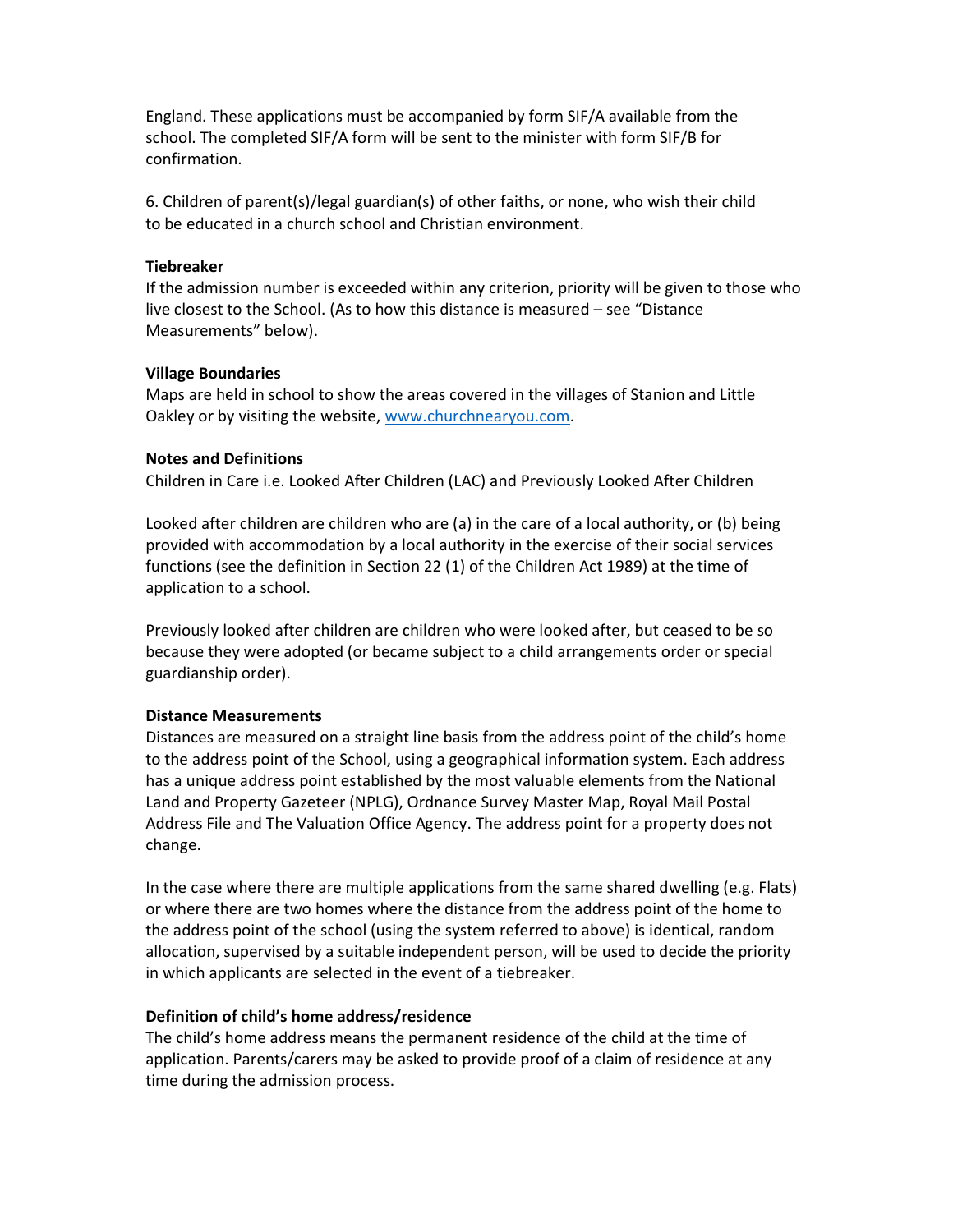The address must be the child's only or main residence that is either:

- Owned by the child's parent(s) or carer(s);
- Leased to or rented by the child's parent(s) or carer(s) under a lease or written rental agreement of not less than 6 months duration. The property leased must be where the family lives.

Please note – if false or misleading information is used to try and gain a place, this may lead the Governing Body to reject the application or to withdraw the offer of a place.

# Children of "worshipping members"

For parents/carers to be worshipping members, at least one of the parents/carers of the child needs to be regarded by the priest/minister/worship leader as being part of the worshipping community at the church/worship centre. This would not necessarily mean that the parent/carer is a "Member" in the technical sense (e.g. through baptism, confirmation or electoral roll) but would imply a pattern of attendance at worship (on Sunday or at other times) that is more than "occasional" and has been sustained for more than a short, very recent, period of time.

# SIF A/B

If parents/carers wish their application to be considered in criterion 5, they must complete form SIF/A which is available from the School and return it to the School (not the local authority). This must be done by the deadline of 5pm on 15 January 2022. The School will submit the completed form SIF/A to the relevant minister with form SIF/B to verify the information. As SIF/B needs to be returned to the School in time for the School to rank admissions, it is very important to submit form SIF/A to the School as soon as possible.

### Definition of Sibling

A brother or sister living at the same address as the applicant (i.e. within a family unit) including:

- a brother or sister sharing the same parents;
- a half brother or half sister where two children share one common parent;
- a step brother or step sister, where two children are related by a parents' marriage/civil partnership;
- a child who has been adopted or is fostered by parents/carers who have other children.

### Separated parents

If a child lives with separated parents, the home address will be treated as the place where the child sleeps for most of the school week (i.e. Sunday night – Thursday night inclusive). If the child spends an equal amount of time at 2 addresses, the parents must decide which address they wish to use as the child's main address for the application. Please note  $-$  if false or misleading information is used to try and gain a school place, this may lead the Governing Body to reject the application or to withdraw the offer of a place.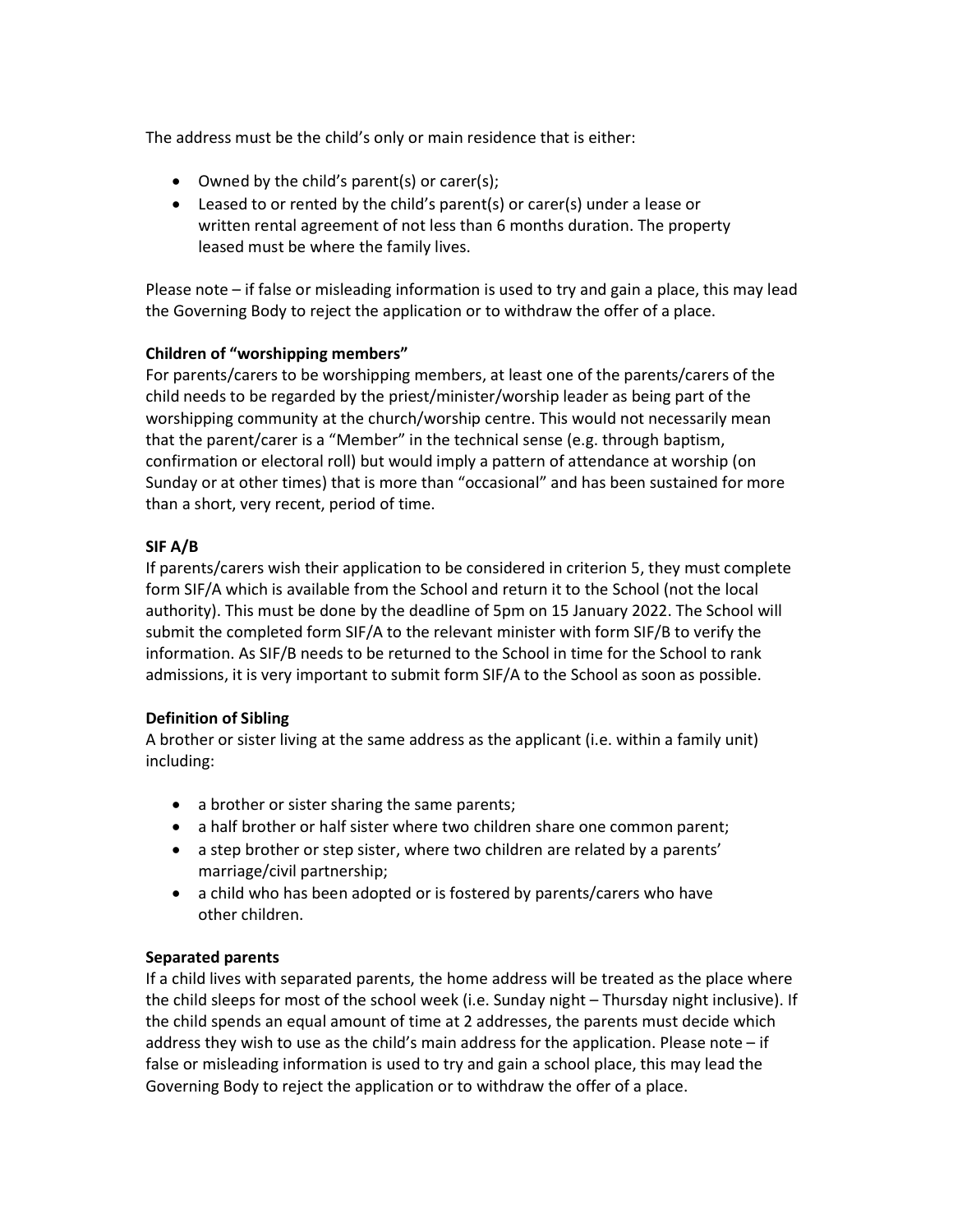### Late applications

Late applications are any application forms (known as Common Application Forms (CAFs)/Preference Forms) received by the local authority after its deadline of 5pm on 15 January 2022. Late applicants will not receive an offer of a school place by the local authority on offer day but their application will be processed in the next round of allocations (for details of when these are – refer to the local authority's composite prospectus).

### Waiting lists

All parents/carers who are unsuccessful at gaining a place for their child at the School may wish to place their child's name on the waiting list. To do so, parents/carers must contact the School and request that their child's name is placed on the waiting list. This should be done in writing to the Head Teacher.

If a place becomes available at the School, it will be allocated according to the oversubscription criteria (see above), not on a first come, first served basis.

A child's name will remain on the waiting list until the end of the School term in which the application was made. If parents/carers wish their child's name to stay on the waiting list for the remainder of the academic year, they must write to the School at the beginning of each term to renew their interest i.e. in January and /or following the Easter break (April/May). Please note a new application form will have to be completed if parents/carers want their child's name to remain on the waiting list in the following academic year.

Please note – placing a child's name on the waiting list does not affect parents'/carers' right to appeal.

#### Admission of children below compulsory school age and deferred entry to school

The School Admissions Code allows parents/carers of summer-born children (born between 1st April and 31st August) to request that their child is admitted out of their normal age group (into Reception in the September following their 5th birthday).

Information about how to make such a request and the process that will be followed can be obtained from the Local Authority.

### Right of appeal

The Governing Body will admit up to the published admission number. If a parent/carer is refused a place at the School, they have the right to appeal against the decision to an independent Admission Appeals Panel. Those wishing to appeal should write to or email as follows: The Clerk to the Appeals Panel

Bouverie Court 6 The Lakes Bedford Road Northampton NN4 7YD